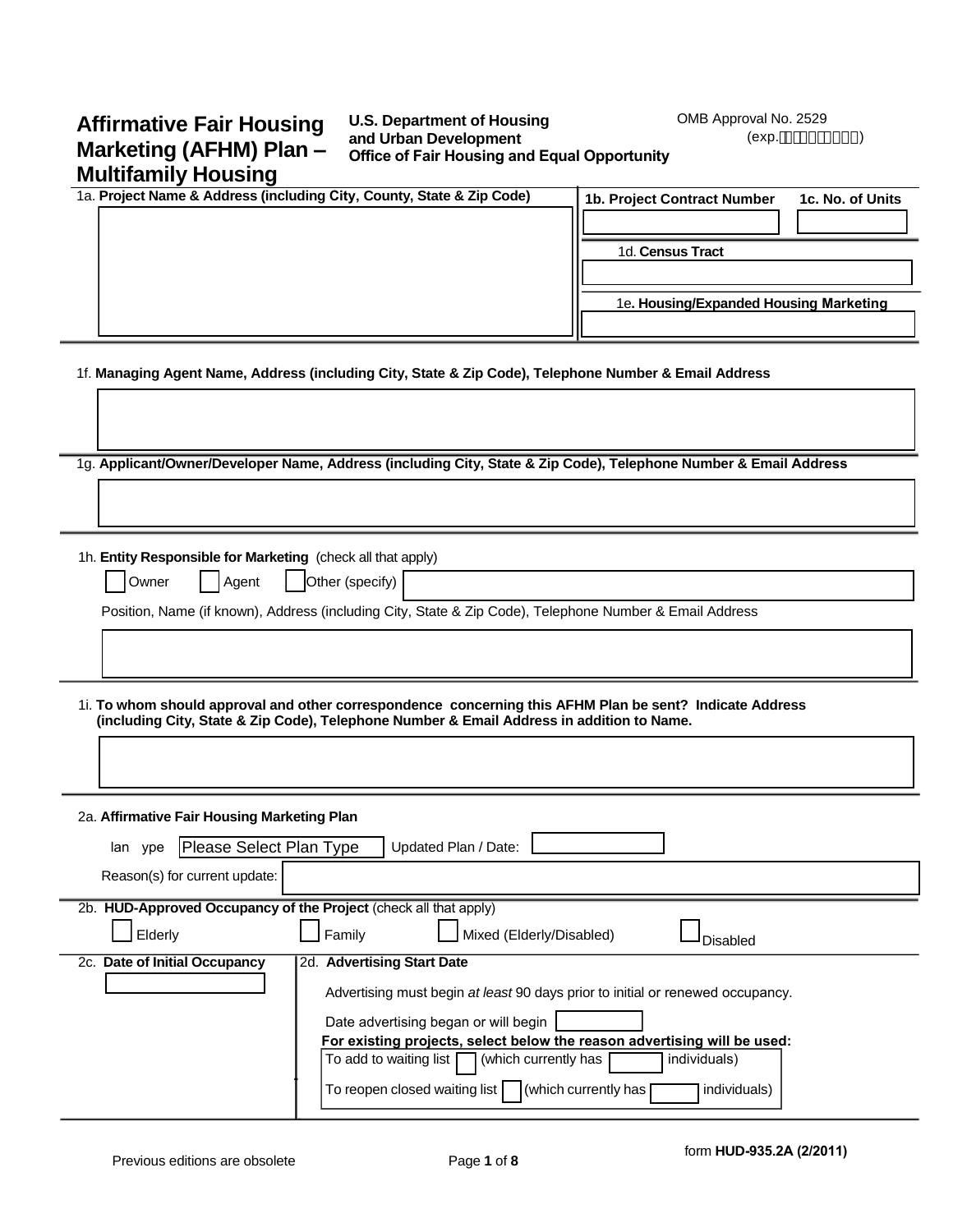| 3a. Demographics of Project and Marketing Area<br>Complete and submit Worksheet 1.                                                                                                                                                                                                                                                                                                                                                             |
|------------------------------------------------------------------------------------------------------------------------------------------------------------------------------------------------------------------------------------------------------------------------------------------------------------------------------------------------------------------------------------------------------------------------------------------------|
| 3b. Targeted Marketing Activity                                                                                                                                                                                                                                                                                                                                                                                                                |
| Based on your completed Worksheet 1, indicate which demographic group(s) in the housing market area is/are least likely to apply for the<br>housing without special outreach efforts. (check all that apply)                                                                                                                                                                                                                                   |
| White<br>American Indian or Alaska Native<br>$\Box$ Black or African American<br>Asian                                                                                                                                                                                                                                                                                                                                                         |
| Native Hawaiian or Other Pacific Islander<br>Hispanic or Latino<br>Persons with Disabilities                                                                                                                                                                                                                                                                                                                                                   |
| Families with Children<br>Other ethnic group, religion, etc. (specify)                                                                                                                                                                                                                                                                                                                                                                         |
| 4a. Residency Preference                                                                                                                                                                                                                                                                                                                                                                                                                       |
| Please Select Yes or No<br>Is the owner requesting a residency preference? f yes, complete uestions through.<br>f no, proceed to Block 4b.                                                                                                                                                                                                                                                                                                     |
| (1) ype   Please Select Type                                                                                                                                                                                                                                                                                                                                                                                                                   |
| (2) Is the residency preference area:<br>The same as the AFHM Plan housing/expanded housing market area (as determined in Block 1e)? Please Select Yes or No                                                                                                                                                                                                                                                                                   |
| The same as the residency preference area of the local PHA in whose jurisdiction the project is located? Please Select Yes or No                                                                                                                                                                                                                                                                                                               |
| (3) What is the geographic area for the residency preference?                                                                                                                                                                                                                                                                                                                                                                                  |
|                                                                                                                                                                                                                                                                                                                                                                                                                                                |
| (4) What is the reason for having a residency preference?                                                                                                                                                                                                                                                                                                                                                                                      |
|                                                                                                                                                                                                                                                                                                                                                                                                                                                |
| (5) How do you plan to periodically evaluate your residency preference to ensure that it is in accordance with the non-discrimination<br>and equal opportunity requirements in 24 CFR 5.105(a)?                                                                                                                                                                                                                                                |
|                                                                                                                                                                                                                                                                                                                                                                                                                                                |
|                                                                                                                                                                                                                                                                                                                                                                                                                                                |
|                                                                                                                                                                                                                                                                                                                                                                                                                                                |
| Complete and submit Worksheet 2 when requesting a residency preference (see also 24 CFR 5.655(c)(1) for residency<br>preference requirements. The requirements in 24 CFR 5.655(c)(1) will be used by HUD as guidelines for evaluating<br>residency preference requirements consistent with the applicable HUD program requirements. See also HUD Occupancy<br>Handbook (4350.3) Chapter 4, Section 4.6 for additional guidance on preferences. |
| 4c. Proposed Marketing Activities: Methods of Advertising<br>Complete and submit corsheet to describe your propose<br>methods of advertising that will be used to market to those<br>4b. Proposed Marketing Activities: Community Contacts<br>Complete and submit Worksheet 3 to describe your use of community                                                                                                                                |

 Complete and submit Worksheet 3 to describe your use of community contacts to market the project to those least likely to apply.

**4c. Proposed Marketing Activities: Methods of Advertising** Complete and submit orsheet to describe your proposed methods of advertising that will be used to market to those least likely to apply. Attach samples of advertisements, radio and television scripts, Internet advertisements and websites, brochures, etc.

 $\blacksquare$ 

Ξ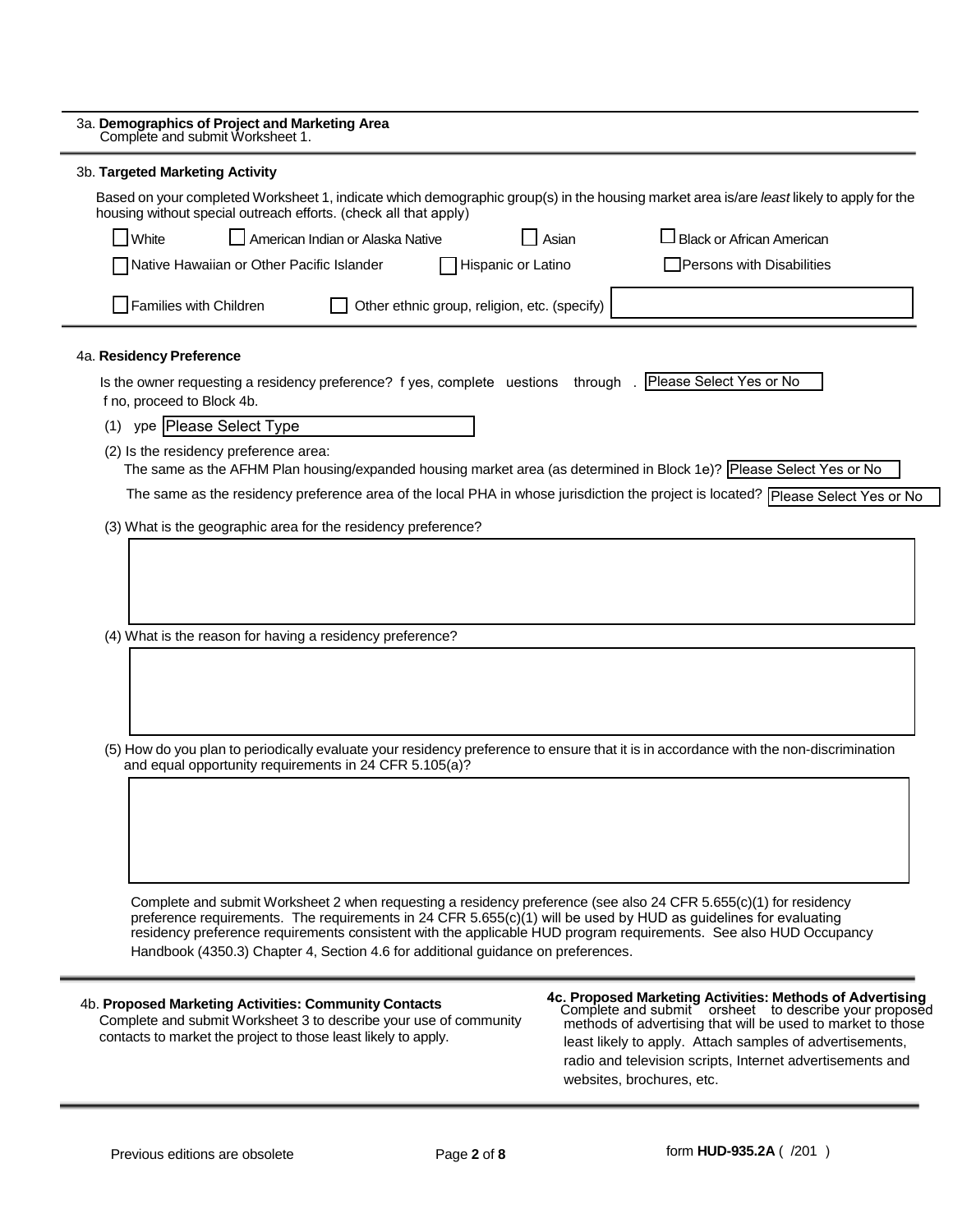| <b>Rental Office</b>                                                               | Real Estate Office                                                                                                                                                                                                                                                                                                | Model Unit | Other (specify) |                                       |  |
|------------------------------------------------------------------------------------|-------------------------------------------------------------------------------------------------------------------------------------------------------------------------------------------------------------------------------------------------------------------------------------------------------------------|------------|-----------------|---------------------------------------|--|
|                                                                                    | 5b. Affirmative Fair Housing Marketing Plan (AFHM Plan)<br>The AFHM Plan must be available for public inspection at the sales or rental office (24 CFR 200.625). Check below all locations<br>where the AFHM Plan will be made available. (Check all that apply)                                                  |            |                 |                                       |  |
| Rental Office                                                                      | <b>Real Estate Office</b>                                                                                                                                                                                                                                                                                         | odel Unit  | Other (specify) |                                       |  |
| 5c. Project Site Sign<br>ental Office<br>The size of the Project Site Sign will be | All Project Site Signs should include the Equal Housing Opportunity logo, slogan, or statement (24 CFR 200.620(f)). Check below all<br>locations where the Project Site Sign will be displayed. (Check all that apply)<br>Real Estate Office<br>The Equal Housing Opportunity logo or slogan or statement will be | Model Unit |                 | Entrance to Project   Other (specify) |  |
| <b>Evaluation of Marketing Activities</b><br>based on the evaluation process.      | Explain the evaluation process you will use to determine whether your marketing activities have been successful in attracting<br>the group(s) least likely to apply, how often you will make this determination, and how you will make decisions about future marketing                                           |            |                 |                                       |  |
|                                                                                    |                                                                                                                                                                                                                                                                                                                   |            |                 |                                       |  |
|                                                                                    |                                                                                                                                                                                                                                                                                                                   |            |                 |                                       |  |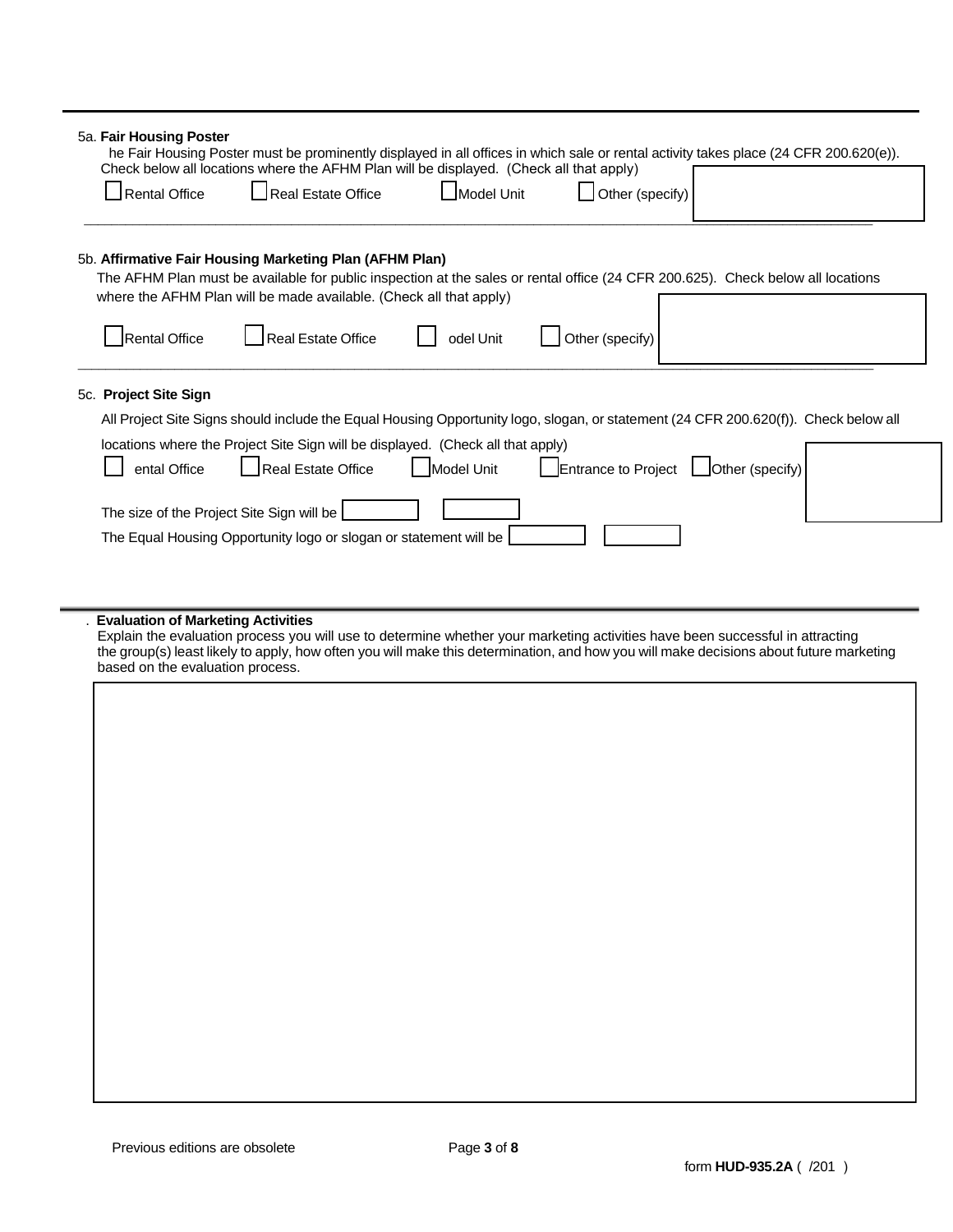## 7a. **Marketing Staff**

What staff positions are/will be responsible for affirmative marketing?

## 7b. **Staff Training and Assessment: AFHM Plan**

(1) Has staff been trained on the AFHM Plan? Please Select Yes or No

(2) Is there ongoing training on the AFHM Plan and Fair Housing Act issues in general?

(3) If yes, who provides it?

 (4) Do you periodically assess staff skills, including their understanding of the AFHM Plan and their responsibilities to use it? Has staff been trained on the AFHM Plan? [Please Select Yes or No<br>s there ongoing training on the AFHM Plan and Fair Housing Act issues in general? [Please Select Yes or No<br>f yes, who provides it?<br>Do you periodically asses

() If yes, how and how often?

## 7c. **Tenant Selection Training/Staff**

(1) Has staff been trained on tenant selection in accordance with the project's occupancy policy, including any residency preferences?

Please Select Yes or No

(2) What staff positions are/will be responsible for tenant selection?

## 7d. **Staff Instruction/Training:**

Describe AFH / Fair Housing staff training, if any, provided/to be provided, to whom it was/will be provided, content of training, and dates of past and anticipated training. nclude copies of any AFH /Fair Housing staff training.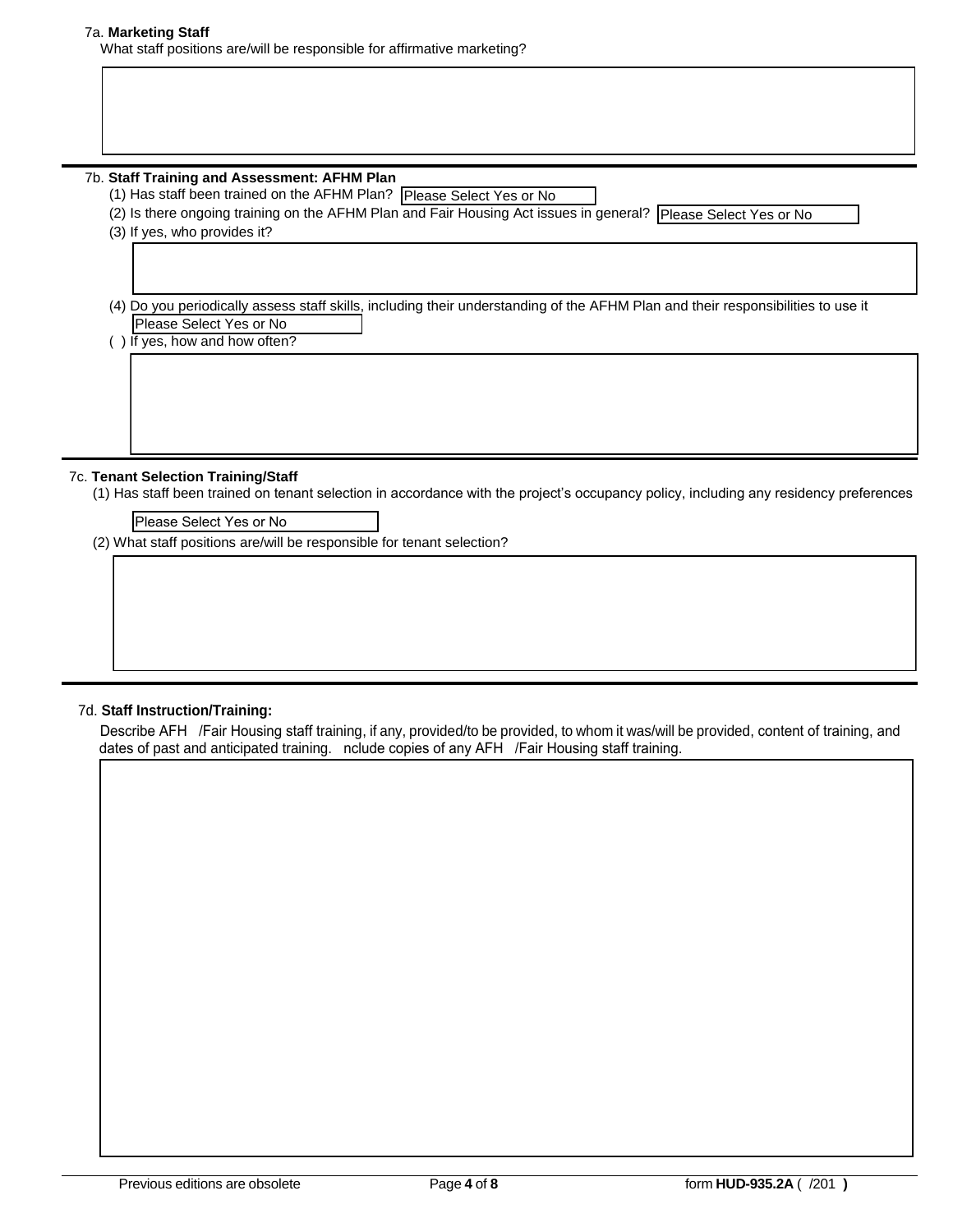|                               | . Additional Considerations: sthere anything else you would like to tell us about your AFH                          | lan in order to ensure |
|-------------------------------|---------------------------------------------------------------------------------------------------------------------|------------------------|
|                               | that your program is marketed to those least likely to apply for the units and/or to be housed in them lease attach |                        |
| additional sheets, as needed. |                                                                                                                     |                        |

\_\_\_\_\_\_\_\_\_\_\_\_\_\_\_\_\_\_\_\_\_\_\_\_\_\_\_\_\_\_\_\_\_\_\_\_\_\_\_\_\_\_\_\_\_\_\_\_\_\_\_\_\_\_\_\_\_\_\_\_\_\_\_\_\_\_\_\_\_\_\_\_\_\_\_\_\_\_\_\_\_\_\_\_\_\_\_\_\_\_\_\_\_\_\_\_\_\_\_\_\_\_\_\_

#### . **Review and Update**

y signing this form, the applicant/respondent agrees to review its AFH lan at least once every years throughout the life of the mortgage and to update it as needed in order to ensure continued compliance with HUD's Affirmative Fair Housing arketing egulations (see CF art , ubpart ). hereby certify that all the information stated herein, as well as any information provided in the accompaniment herewith, is true and accurate. arning HUD will prosecute false claims and statements. Conviction may result in criminal and/or civil penalties.  $(1.1 \cdot C.$  $U. C. , ,$ 

 $\mathcal{L}_\text{max} = \mathcal{L}_\text{max} = \mathcal{L}_\text{max} = \mathcal{L}_\text{max} = \mathcal{L}_\text{max} = \mathcal{L}_\text{max} = \mathcal{L}_\text{max} = \mathcal{L}_\text{max} = \mathcal{L}_\text{max} = \mathcal{L}_\text{max} = \mathcal{L}_\text{max} = \mathcal{L}_\text{max} = \mathcal{L}_\text{max} = \mathcal{L}_\text{max} = \mathcal{L}_\text{max} = \mathcal{L}_\text{max} = \mathcal{L}_\text{max} = \mathcal{L}_\text{max} = \mathcal{$ 

 $\mathbf{I}$ 

**-**

\_\_\_\_\_\_\_\_\_\_\_\_\_\_\_\_\_\_\_\_\_\_\_\_\_\_\_\_\_\_\_\_\_\_\_\_\_\_\_\_\_\_\_\_\_\_\_\_\_\_\_\_\_\_\_\_\_\_\_\_\_\_\_\_\_\_\_\_\_\_\_\_\_\_\_\_\_\_\_\_\_\_\_\_\_\_\_\_\_\_\_\_\_\_\_\_\_\_\_\_\_\_\_\_

 $\mathcal{L}_\text{max} = \mathcal{L}_\text{max} = \mathcal{L}_\text{max} = \mathcal{L}_\text{max} = \mathcal{L}_\text{max} = \mathcal{L}_\text{max} = \mathcal{L}_\text{max} = \mathcal{L}_\text{max} = \mathcal{L}_\text{max} = \mathcal{L}_\text{max} = \mathcal{L}_\text{max} = \mathcal{L}_\text{max} = \mathcal{L}_\text{max} = \mathcal{L}_\text{max} = \mathcal{L}_\text{max} = \mathcal{L}_\text{max} = \mathcal{L}_\text{max} = \mathcal{L}_\text{max} = \mathcal{$ ignature of person submitting this lan Date of ubmission (mm/dd/yyyy)

ame (type or print)

itle ame of Company

| For HUD-Office of Housing Use Only | For HUD-Office of Fair Housing and Equal Opportunity Use Only |
|------------------------------------|---------------------------------------------------------------|
| Reviewing Official:                | Please Select Status                                          |
| Signature & Date (mm/dd/yyyy)      | Signature & Date (mm/dd/yyyy)                                 |
| Name                               | Name                                                          |
| (type                              | (type)                                                        |
| or                                 | llor                                                          |
| print)                             | print)                                                        |
| Title                              | Title                                                         |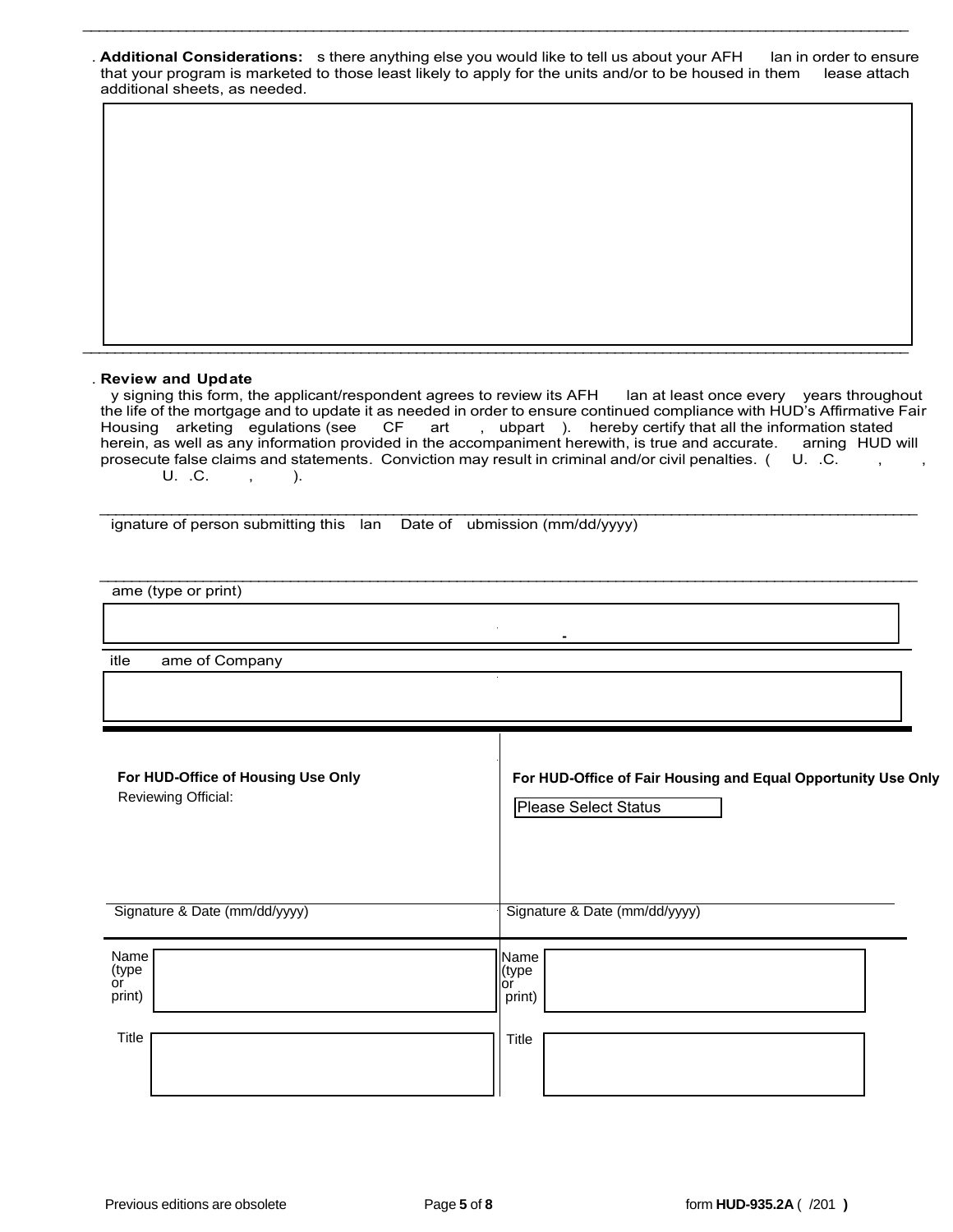Public reporting burden for this collection of information is estimated to average six (6) hours per initial response, and four (4) hours for updated plans, including the time for reviewing instructions, searching existing data sources, gathering and maintaining the data needed, and completing and reviewing the collection of information. This agency may not collect this information, and you are not required to complete this form, unless it displays a currently valid Office of Management and Budget (OMB) control number.

**Purpose of Form:** All applicants for participation in FHA subsidized and unsubsidized multifamily housing programs with five or more units (see 24 CFR 200.615) must complete this Affirmative Fair Housing Marketing Plan (AFHMP) Form as specified in 24 CFR 200.625, and in accordance with the requirements in (24 CFR 200.620). The purpose of the AFHMP is to help applicants in developing an AFHM program to achieve a condition in which individuals of similar income levels in the same housing market area have a like range of housing choices available to them regardless of their race, color, national origin, religion, sex, disability, or familial status. The AFHMP helps owners/agents (respondents) effectively market the availability of housing opportunities to individuals of both minority and non-minority groups that are least likely to apply for occupancy in the housing project (See AFHMP, Block 3b).

An AFHM program, as specified in this Plan, shall be in effect for each multifamily project throughout the life of the mortgage (24 CFR 200.620(a)). The AFHMP, once approved by HUD, must be available for public inspection at the sales or rental offices of the respondent (24 CFR 200.625) and may not be revised without HUD approval. This form contains no questions of a confidential nature.

**Applicability:** The form and worksheets must be completed and submitted by all FHA subsidized and unsubsidized multifamily housing projects.

## **INSTRUCTIONS**

**Send completed form and worksheets to:** your local HUD Office. **Attention:** Director, Office of Housing.

#### **Part 1- Applicant/Respondent and Project Identification.**

Blocks 1a, 1b, 1c, 1g, 1h, and 1i are self-explanatory.

Block 1d – Respondents may obtain the Census tract number from a local planning office, Community Development Block Grant Consolidated Plan, or another official source such as the U.S. Census Bureau (www.census.gov).

Block 1e – A *housing market area* is the area from which a multifamily housing project owner/agent may reasonably expect to draw a substantial number of its tenants.

If a housing market area is not demographically diverse in terms of race, color, national origin, religion, sex, disability, or familial status, an *expanded housing market area* may be used. An expanded housing market area is a larger geographic area that may provide additional diversity. Respondents should indicate the housing or expanded housing market area in which the housing is/will be located, e.g., "City of \_\_\_\_\_\_\_\_\_\_" for housing market area, or "City of \_\_\_\_\_\_\_\_\_\_" and "County of \_\_\_\_\_\_\_\_\_\_" for

expanded housing market area.

Block 1f - The applicant should complete this Block only if a Managing Agent (the agent cannot be the applicant) is implementing the AFHMP.

## **Part 2-Type of AFHMP**

Block 2a – Respondents should indicate the status of the AFHMP, e.g., initial or updated, as well as the date of the AFHMP. Respondents should also provide the reason(s) for the current update, if applicable, whether the up date is based on the five-year review or mid-term revisions due to changes in local demographics or other conditions.

Block 2b – Respondents should identify all groups HUD has approved for occupancy in the subject project, in accordance with the contract, grant, etc.

Block 2c – Respondents should specify the date the project was/will be first occupied.

Block 2d – For new construction, substantial rehabilitation, or projects vacant for any other reason, advertising must begin at least 90 days prior to initial occupancy. In the case of existing projects, respondents should indicate whether the advertising will be used to add individuals to the project's waiting list or re-open a closed waiting list, and indicate how many people are on the waiting list when advertising begins.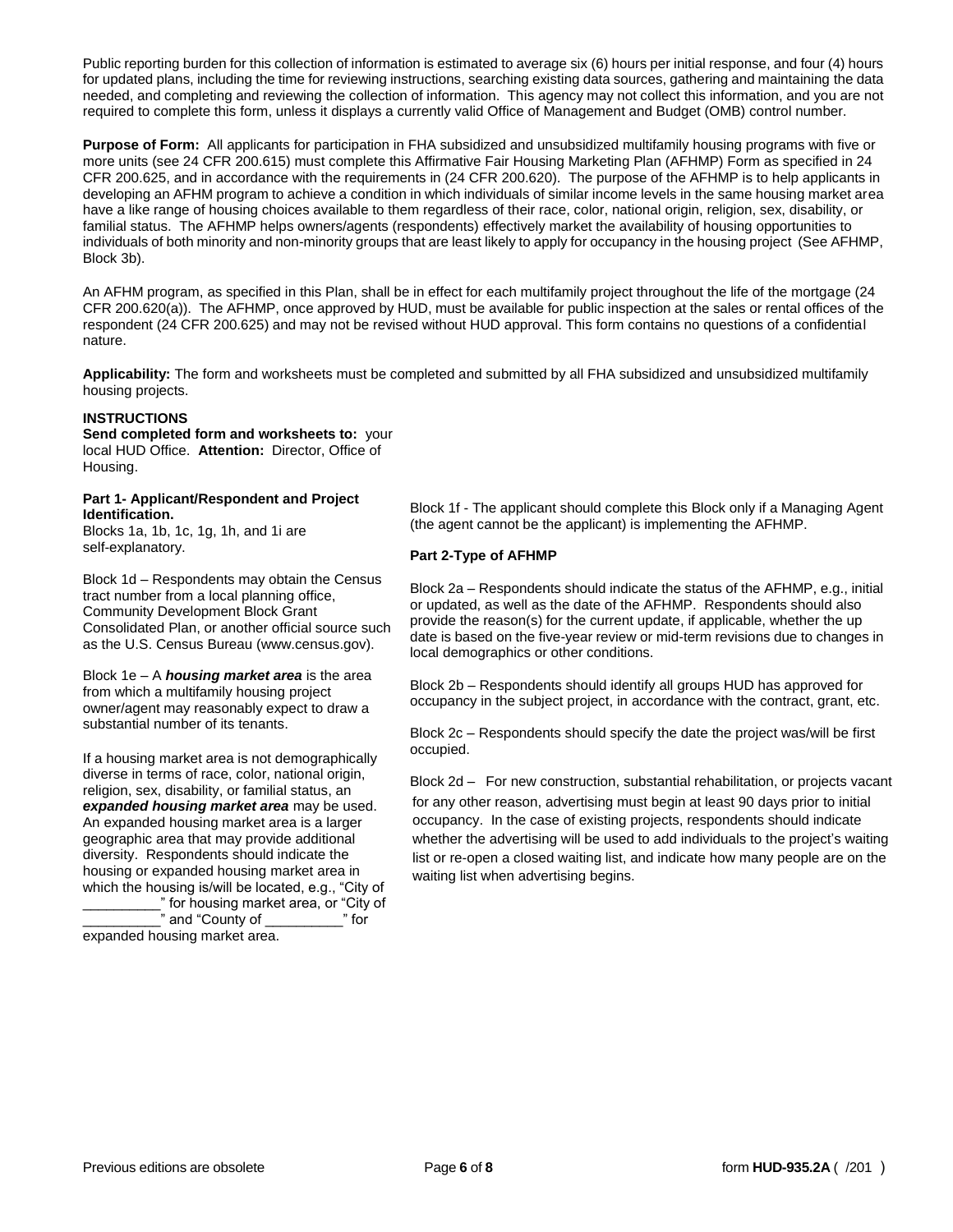#### **Part 3-Demographics and Marketing Area.**

"Least likely to apply" means that there is an identifiable presence of a specific demographic group in the housing market area, but members of that group are not likely to apply for the housing without targeted outreach, including marketing materials in other languages for limited English proficient individuals, and alternative formats for persons with disabilities. Reasons for not applying can include, but are not limited to, insufficient information about housing opportunities, language barriers, or transportation impediments.

Block 3a – Using Worksheet 1, the respondent should indicate the demographic composition of the project, waiting list, census tract, and housing market area. The respondent compares the demographics of its existing project, waiting list (or any maintained list of interested housing applicants), with the demographics of the census tract and the larger housing market area to determine if there needs to be affirmative marketing to those least likely to apply. If the housing market area is not demographically diverse in terms of race, color, national origin, religion, sex, disability, or familial status, an expanded housing market area should be designated to enhance the diversity of individuals applying for housing opportunities. The applicable housing market area or expanded marketing area should be shown in Block 1e. Wherever possible, demographic statistics should be obtained from a local planning office, Community Development Block Grant Consolidated Plan, or another official source such as the U.S. Census Bureau (www.census.gov).

Compare groups within rows/across columns on Worksheet 1 to identify any under-represented group(s) relative to the surrounding housing market area, i.e., those group(s) "least likely to apply" for the housing without targeted outreach and marketing. If there is a particular group or subgroup with members of a protected class that has an identifiable presence in the housing market area, but is not included in Worksheet 1, please specify under "Other."

Block 3b – Using the information from the completed Worksheet 1, respondents should identify the demographic group(s) least likely to apply for the housing without special outreach efforts by checking all that apply.

#### **Part 4 - Marketing Program and Residency Preference (if any).**

Block 4a – A residency preference is a preference for admission of persons who reside or work in a specified geographic area (see 24 CFR 5.655(c)(1)(ii)). Respondents should indicate whether a residency preference is being utilied, and if so, respondents should specify if it is new, revised, or continuing. If a respondent wishes to utili ea residency preference, it must state the preference area (and provide a map delineating the precise area) and state the reason for having such a preference. The respondent must ensure that the preference is in accordance with the non-discrimination and equal opportunity requirements in 24 CFR 5.105(a) (see 24 CFR 5.655(c)(1)).

Respondents should use Worksheet 2 to show how the percentage of the eligible population living or working in the residency preference area conforms to that of the occupancy of the project, waiting list, and housing market area. The latter percentages would be the same as those shown on completed Worksheet 1.

Block 4b – Using Worksheet 3, respondents should describe their use of community contacts to market the project to those least likely to apply. This table should include the name of a contact person, his/her address, phone number, previous experience working with the target population(s), the approximate date contact was/will be initiated, and the specific role the community contact will play in implementing the AFHMP.

Block 4c – Using Worksheet 4, respondents should describe their proposed method(s) of advertising to market to those least likely to apply. This table should identify each media option, percentage of the readers/listeners/users/ members/etc. who are members of the targeted population(s), language(s) into which the material(s) will be translated, alternative format(s) that will be used to reach persons with disabilities, and logo(s) that will appear on the various materials (as well as their size).

#### **Part 5- Availability of the Fair Housing Poster, AFHMP, and Project Site Sign.**

Block 5a - The Fair Housing Poster must be prominently displayed in all offices in which sale or rental activity takes place (24 CFR 200.620(e)). Respondents should indicate all locations where the Fair Housing Poster will be displayed.

Block 5b – The AFHMP must be available for public inspection at the sales or rental office (24 CFR 200.625). Check all of the locations where the  $AFH$  lan will be displayed.

Block 5c – The Project Site Sign should display the Equal Housing Opportunity logo or slogan or statement (24 CFR 200.620(f)). Respondents should indicate where the Project Site Sign will be displayed, as well as the size of the Sign and the size of the logo, slogan or statement.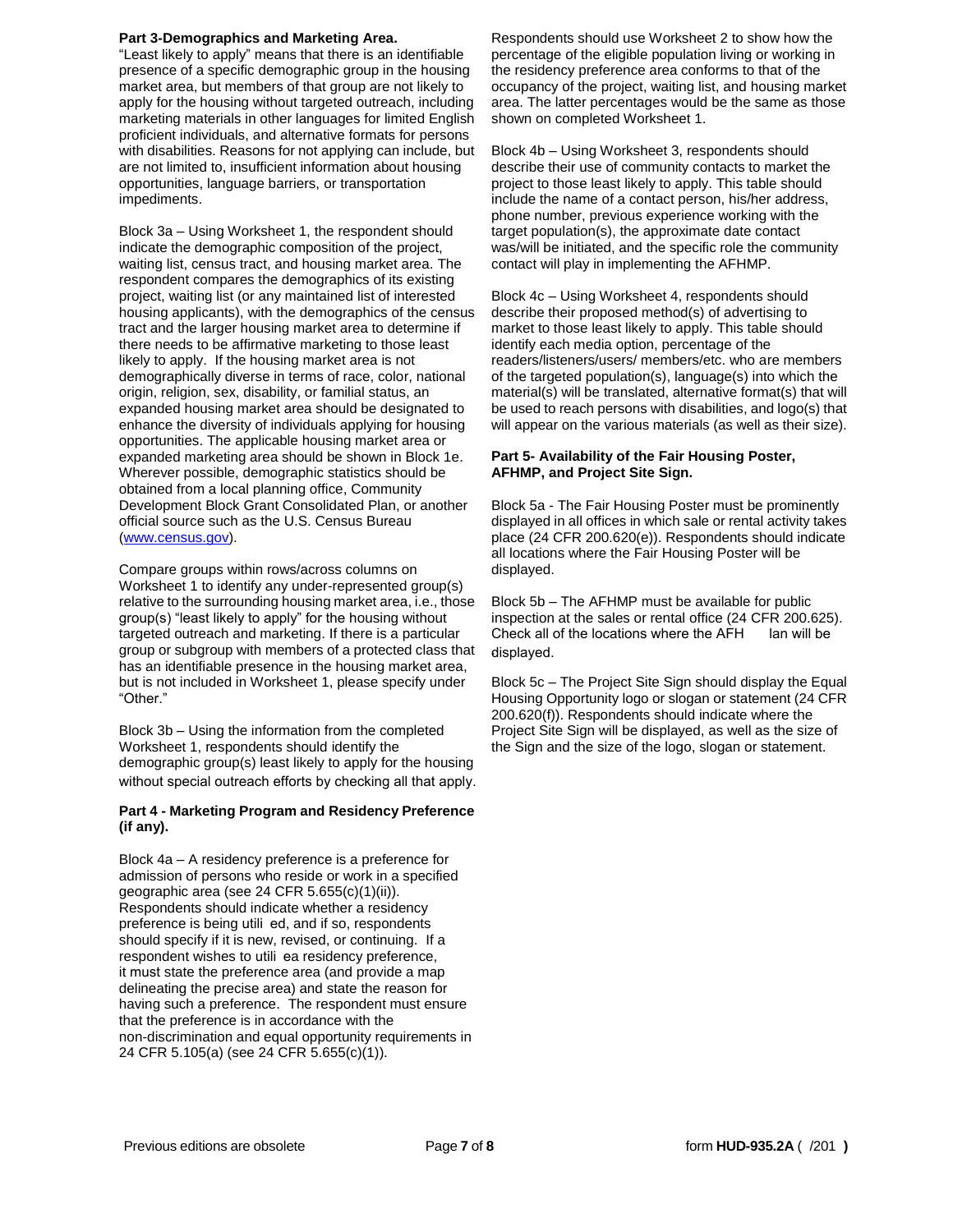#### **Part 6 -Evaluation of Marketing Activities.**

Respondents should explain the evaluation process to be used to determine if they have been successful in attracting those groups identified as least likely to apply. Respondents should also explain how they will make decisions about future marketing activities based on the evaluations.

#### **Part 7-Marketing Staff and Training.**

Block 7a - Respondents should identify staff positions that are/will be responsible for affirmative marketing.

Block 7b - Respondents should indicate whether staff has been trained on the use of the AFHMP and specify whether there is ongoing training on the AFHMP and Fair Housing Act issues in general. Show who provides the training. In addition, respondents should specify whether they periodically assess staff members' skills in relation to the AFHMP and staff responsibilities to use the Plan. They should state how often they assess employee skills and how they conduct the assessment.

Block 7c - Respondents should indicate whether staff has been trained on tenant selection in accordance with the project's occupancy policy, including residency preferences (if any). Respondents should also identify those staff positions that are/will be responsible for tenant selection.

Block 7d - Respondents should include copies of any written materials related to staff training, and identify the dates of past and anticipated training.

#### **Part 8-Additional Considerations.**

Respondents should describe their efforts not previously mentioned that were/are planned to attract those groups least likely to apply for the subject housing.

#### **Part 9-Review and Update.**

By signing, the respondent assumes responsibility for implementing the AFHMP, and for reviewing and updating the Plan at least once every 5 years, and more frequently if local conditions or project demographics significantly change. HUD may monitor the implementation of this AFHMP at any time, and may also request modification in its format and/or content, when deemed necessary. Respondents must notify their local HUD Office of Housing if they plan revisions to the AFHMP marketing strategy after HUD approval has occurred.

**Notification of Intent to Begin Marketing for Initial Occupancy.** No later than 90 days prior to the initiation of rental marketing activities, the respondent with an approved AFHMP must submit notification of intent to begin marketing. The notification is required by the AFHMP Compliance Regulations (24 CFR 108.15). The Notification is submitted to the Office of Housing in the HUD Office servicing the locality in which the proposed housing will be located. Upon receipt of the Notification of Intent to Begin Marketing from the applicant, the monitoring office will review any previously approved plan and may schedule a pre-occupancy conference. Such pre-occupancy will be held prior to initiation of sales/rental marketing activities. At this conference, the previously approved AFHM plan will be reviewed with the applicant to determine if the plan, and/or its proposed implementation, requires modification prior to initiation of marketing in order to achieve the objectives of the AFHM regulation and the plan.

OMB approval of the Affirmative Fair Housing Marketing Plan includes approval of this notification procedure as part of the AFHMP. The burden hours for such notification are included in the total designated for this AFHMP form.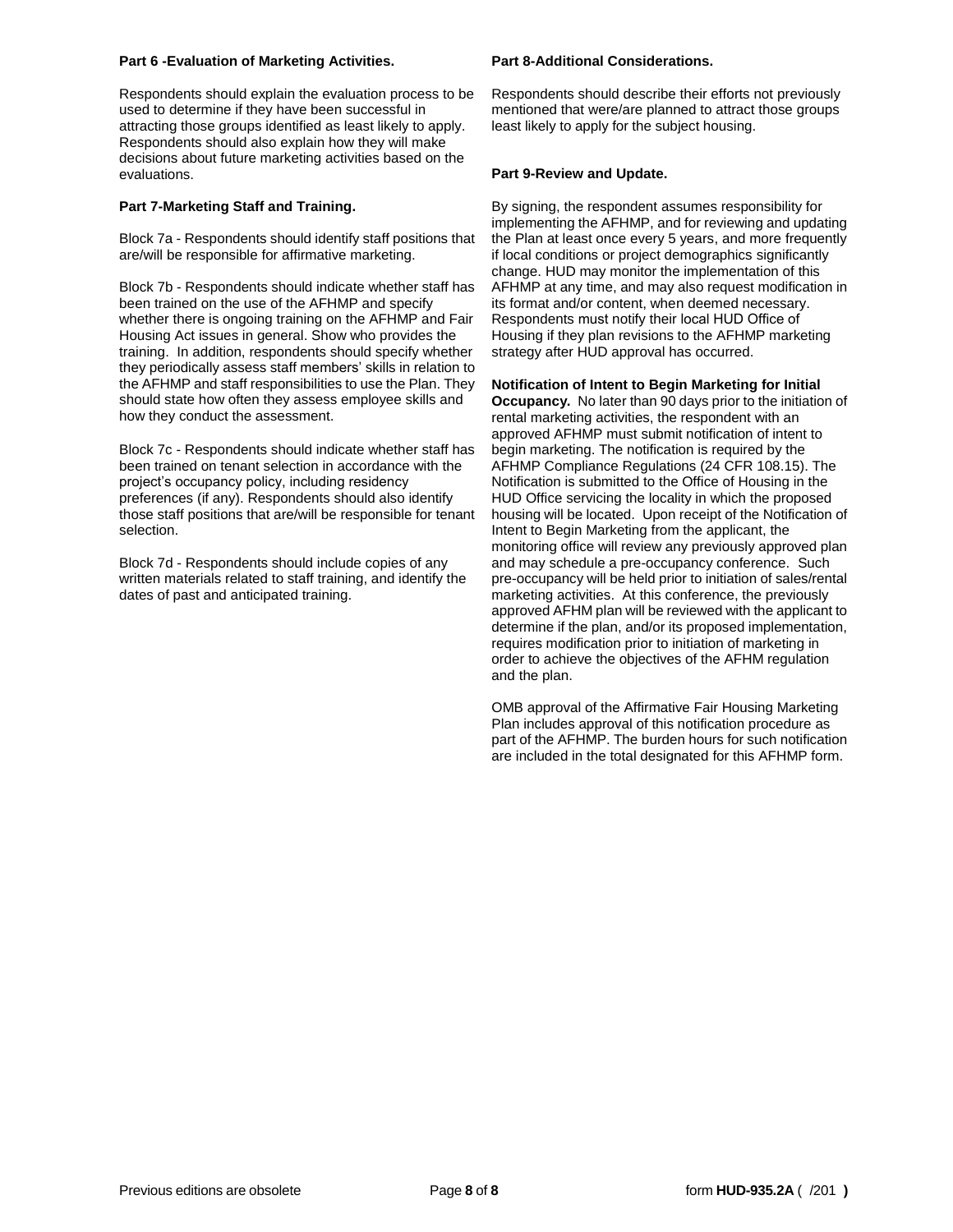## Worksheet 1: Determining Demographic Groups Least Likely to Apply for Housing Opportunities (See AFHM Plan, Block 3b)

In the respective columns below indicate the percentage of each demographic group for the project (if occupied), waiting list (for existing projects), census tract, housing market area, and expanded housing market area (if the latter is needed to create a more diverse housing market area in terms of race, color, national origin, religion, sex, disability, or familial status).

Wherever possible, statistics should be obtained from a local planning office, Community Development Block Grant Consolidated Plan, or another official source such as the U.S. Census Bureau (please see http://factfinder.census.gov. Under Decennial Census, click "Get Data". Choose SF3, then detailed tables).

If there is a significant under-representation of any demographic group in the project and/or on its waiting list relative to the surrounding housing market area, then those groups(s) that are under-represented will be considered "least likely to apply" without targeted outreach and marketing, and will be so identified in Block 3b of the AFHM Plan. See Part 3 of the Form HUD-935.2A Instructions for further guidance. **Attach maps showing both the Housing Market Area and Expanded Housing Market Area.**

| Demographic<br>Characteristics                  | Project % | <b>Waiting List %</b> | <b>Census Tract %</b> | <b>Housing Market Area %</b> | <b>Expanded Housing Market<br/>Area% (if used)</b> |
|-------------------------------------------------|-----------|-----------------------|-----------------------|------------------------------|----------------------------------------------------|
| White                                           |           |                       |                       |                              |                                                    |
| American Indian<br>or Alaskan<br>Native         |           |                       |                       |                              |                                                    |
| Asian                                           |           |                       |                       |                              |                                                    |
| <b>Black or African</b><br>American             |           |                       |                       |                              |                                                    |
| Native Hawaiian<br>or Other Pacific<br>Islander |           |                       |                       |                              |                                                    |
| Hispanic or<br>Latino                           |           |                       |                       |                              |                                                    |
| Persons with<br><b>Disabilities</b>             |           |                       |                       |                              |                                                    |
| <b>Families with</b><br>Children                |           |                       |                       |                              |                                                    |
| Other (specify)                                 |           |                       |                       |                              |                                                    |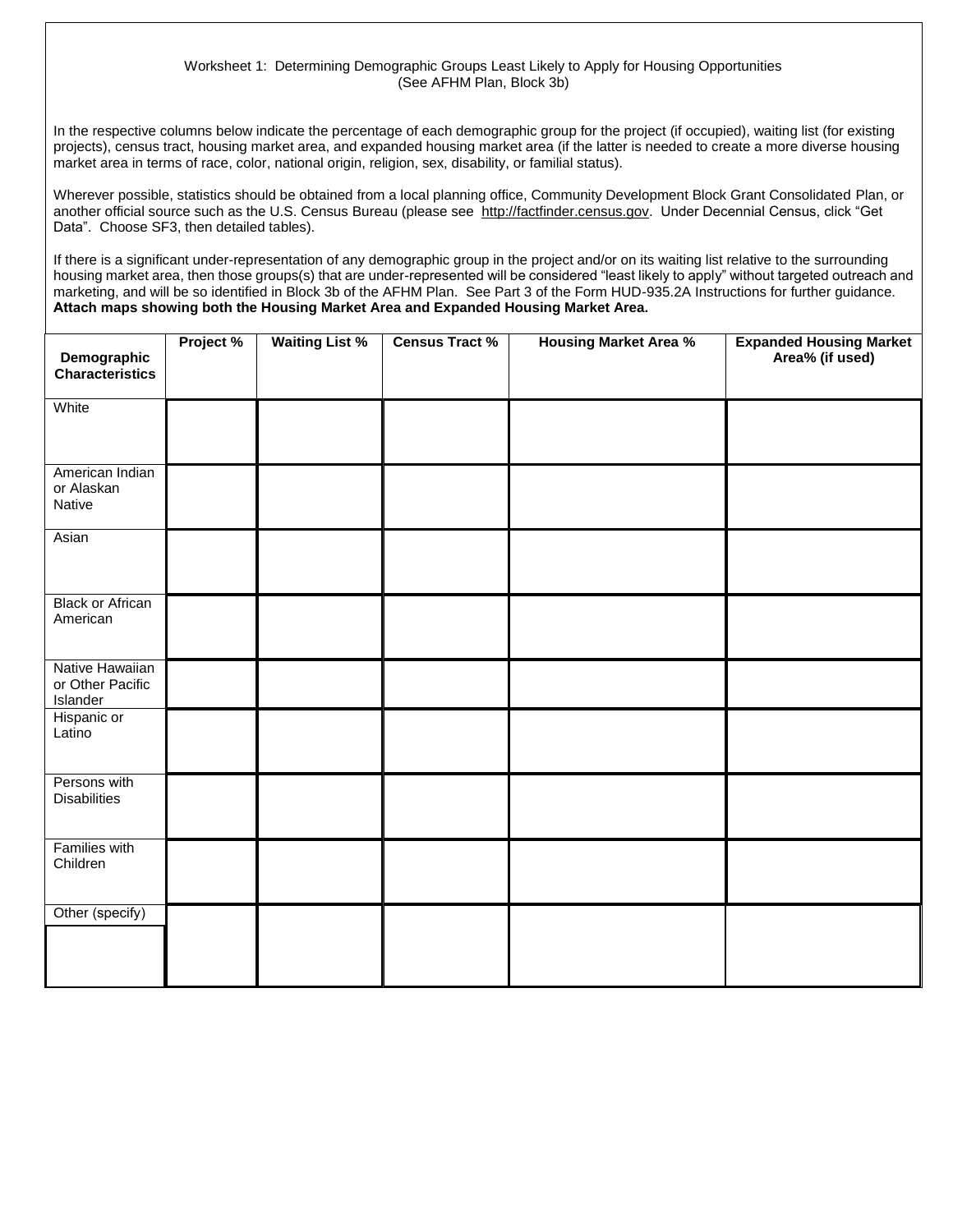## Worksheet 2: Establishing a Residency Preference Area (See AFHM Plan, Block 4a)

Complete this Worksheet if you wish to continue, revise, or add a residency preference, which is a preference for admission of persons who reside or work in a specified geographic area (see 24 CFR 5.655(c)(1)(ii)). If a residency preference is utili ed, the preference must be in accordance with the non-discrimination and equal opportunity requirements contained in 24 CFR 5.105(a). This Worksheet will help show how the percentage of the population in the residency preference area conforms to that of the occupancy of the project, waiting list, census tract, and housing market area. **Attach a map specifying the area for which the residency preference is requested.**

| Demographic<br><b>Characteristics</b>           | Project %<br>(as determined<br>in<br>Worksheet 1) | <b>Waiting List %</b><br>(as determined<br>in Worksheet<br>1) | <b>Census Tract</b><br>$\%$<br>(as determined<br>in Worksheet<br>1) | <b>Housing Market</b><br>Area % (as<br>determined<br>in Worksheet 1) | <b>Expanded</b><br><b>Housing Market</b><br>Area %<br>(if needed and as<br>determined in<br>Worksheet 1) | <b>Residency</b><br>Preference Area<br>% (if applicable) |
|-------------------------------------------------|---------------------------------------------------|---------------------------------------------------------------|---------------------------------------------------------------------|----------------------------------------------------------------------|----------------------------------------------------------------------------------------------------------|----------------------------------------------------------|
| White                                           |                                                   |                                                               |                                                                     |                                                                      |                                                                                                          |                                                          |
| American Indian or<br>Alaskan Native            |                                                   |                                                               |                                                                     |                                                                      |                                                                                                          |                                                          |
| Asian                                           |                                                   |                                                               |                                                                     |                                                                      |                                                                                                          |                                                          |
| <b>Black or African</b><br>American             |                                                   |                                                               |                                                                     |                                                                      |                                                                                                          |                                                          |
| Native Hawaiian or<br>Other Pacific<br>Islander |                                                   |                                                               |                                                                     |                                                                      |                                                                                                          |                                                          |
| Hispanic or Latino                              |                                                   |                                                               |                                                                     |                                                                      |                                                                                                          |                                                          |
| Persons with<br><b>Disabilities</b>             |                                                   |                                                               |                                                                     |                                                                      |                                                                                                          |                                                          |
| <b>Families with</b><br>Children                |                                                   |                                                               |                                                                     |                                                                      |                                                                                                          |                                                          |
| Other (specify)                                 |                                                   |                                                               |                                                                     |                                                                      |                                                                                                          |                                                          |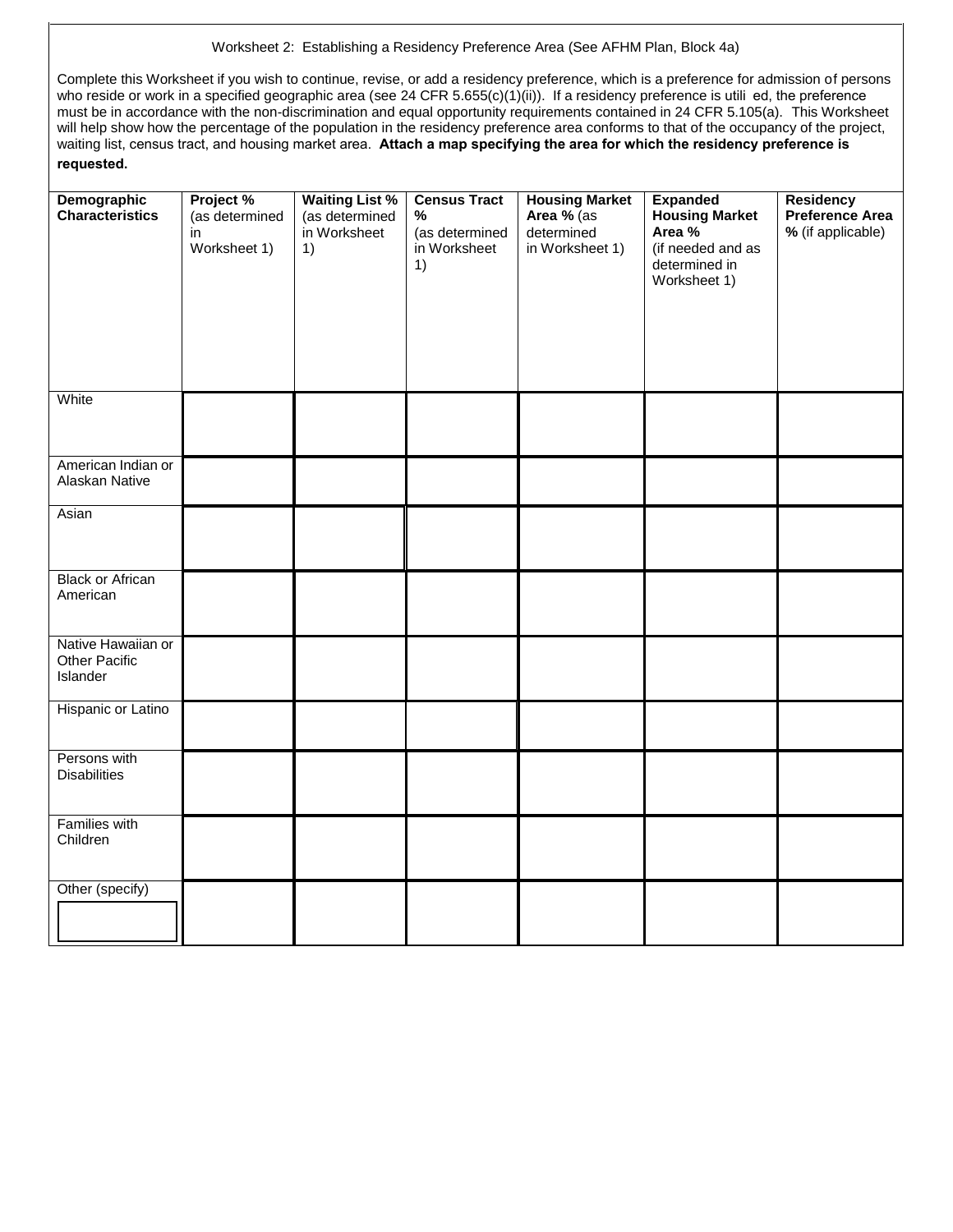#### Worksheet 3: Proposed Marketing Activities – Community Contacts (See AFHM Plan, Block 4b)

For each targeted marketing population designated as least likely to apply in Block 3b, identify at least one community contact organization you will use to facilitate outreach to the group. This could be a social service agency, religious body, advocacy group, community center, etc. State the names of contact persons, their addresses and phone numbers, their previous experience working with the target population, the approximate date contact was/will be initiated, and the specific role they will play in assisting with the affirmative fair housing marketing program. Attach additional pages, if necessary.

| <b>Targeted Population(s)</b> | <b>Community Contact(s), including required information</b> |
|-------------------------------|-------------------------------------------------------------|
|                               |                                                             |
|                               |                                                             |
|                               |                                                             |
|                               |                                                             |
|                               |                                                             |
|                               |                                                             |
|                               |                                                             |
|                               |                                                             |
|                               |                                                             |
|                               |                                                             |